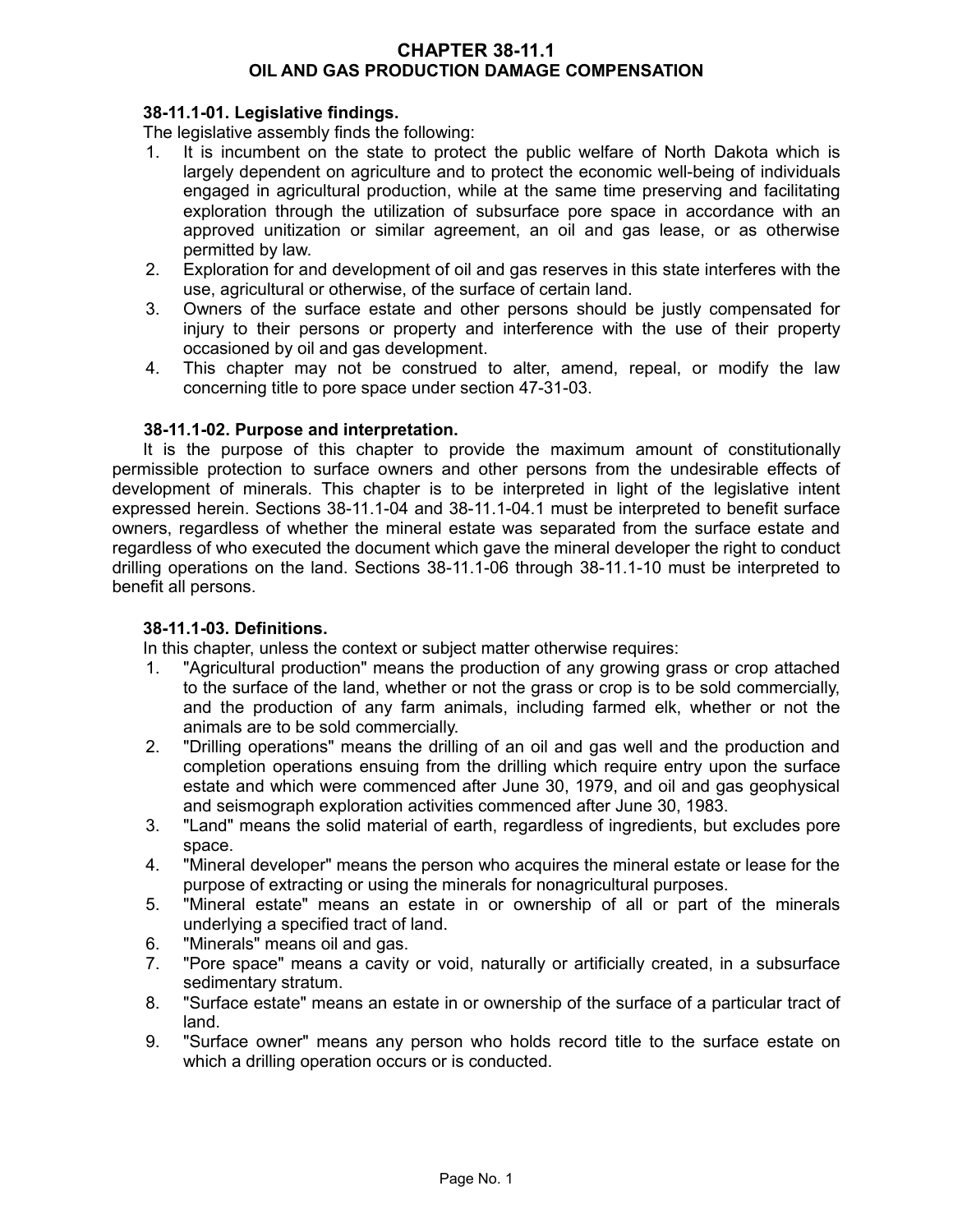## **38-11.1-03.1. Inspection of well site.**

Upon request of the surface owner or adjacent landowner, the department of environmental quality shall inspect and monitor the well site on the surface owner's land for the presence of hydrogen sulfide. If the presence of hydrogen sulfide is indicated, the department of environmental quality shall issue appropriate orders under chapter 23.1-06 to protect the health and safety of the surface owner's health, welfare, and property.

# **38-11.1-04. Damage and disruption payments.**

The mineral developer shall pay the surface owner a sum of money equal to the amount of damages sustained by the surface owner and the surface owner's tenant, if any, for lost land value, lost use of and access to the surface owner's land, and lost value of improvements caused by drilling operations. The amount of damages may be determined by any formula mutually agreeable between the surface owner and the mineral developer. When determining damage and disruption payments, consideration must be given to the period of time during which the loss occurs and the surface owner must be compensated for harm caused by exploration only by a single sum payment. The payments contemplated by this section only cover land directly affected by drilling operations. Payments under this section are intended to compensate the surface owner for damage and disruption; any reservation or assignment of such compensation apart from the surface estate except to a tenant of the surface estate is prohibited. In the absence of an agreement between the surface owner and a tenant as to the division of compensation payable under this section, the tenant is entitled to recover from the surface owner that portion of the compensation attributable to the tenant's share of the damages sustained.

## **38-11.1-04.1. Notice of operations.**

- 1. Before the initial entry upon the land for activities that do not disturb the surface, including inspections, staking, surveys, measurements, and general evaluation of proposed routes and sites for oil and gas drilling operations, the mineral developer shall provide at least seven days' notice by registered mail or hand delivery to the surface owner unless waived by mutual agreement of both parties. The notice must include:
	- a. The name, address, telephone number, and, if available, the electronic mail address of the mineral developer or the mineral developer's designee;
	- b. An offer to discuss and agree to consider accommodating any proposed changes to the proposed plan of work and oil and gas operations before commencement of oil and gas operations; and
	- c. A sketch of the approximate location of the proposed drilling site.
- 2. Except for exploration activities governed by chapter 38-08.1, the mineral developer shall give the surface owner written notice by registered mail or hand delivery of the oil and gas drilling operations contemplated at least twenty days before commencement of drilling operations unless mutually waived by agreement of both parties. If the mineral developer plans to commence drilling operations within twenty days of the termination date of the mineral lease, the required notice under this section may be given at any time before commencement of drilling operations. The notice must include:
	- a. Sufficient disclosure of the plan of work and operations to enable the surface owner to evaluate the effect of drilling operations on the surface owner's use of the property;
	- b. A plat map showing the location of the proposed well; and
	- c. A form prepared by the director of the oil and gas division advising the surface owner of the surface owner's rights and options under this chapter, including the right to request the department of environmental quality to inspect and monitor the well site for the presence of hydrogen sulfide.
- 3. The notice required by this section must be given to the surface owner at the address shown by the records of the county treasurer's office at the time the notice is given and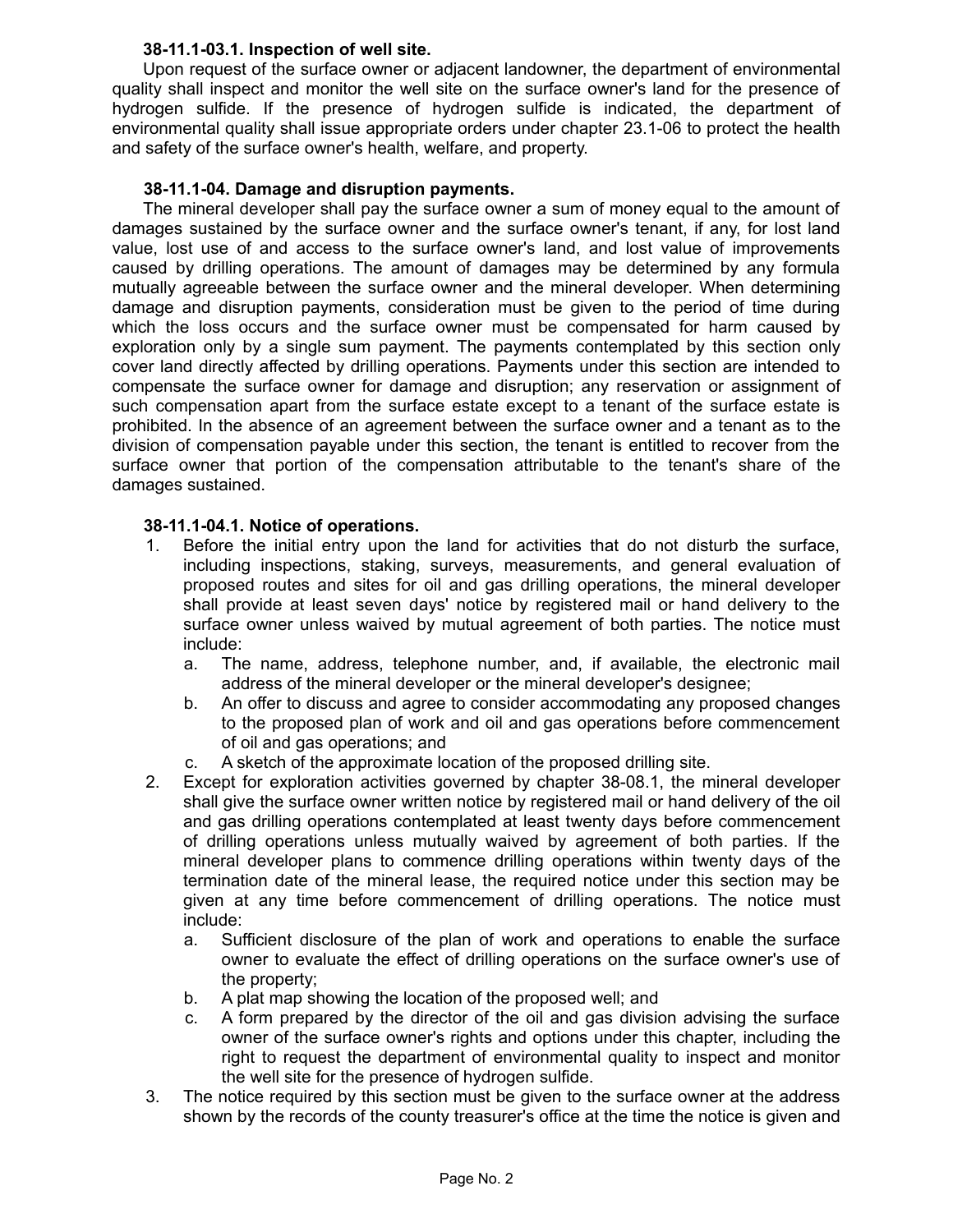is deemed to have been received seven days after mailing by registered mail or immediately upon hand delivery.

4. If a mineral developer fails to give notice as provided in this section, the surface owner may seek appropriate relief in the court of proper jurisdiction and may receive punitive as well as actual damages.

### **38-11.1-05. Notice of drilling operations.**

Repealed by S.L. 2011, ch. 265, § 7.

#### **38-11.1-06. Protection of surface and ground water - Other responsibilities of mineral developer.**

If the domestic, livestock, or irrigation water supply of any person who owns an interest in real property within one-half mile [804.67 meters] of where geophysical or seismograph activities are or have been conducted or within one mile [1.61 kilometers] of an oil or gas well site has been disrupted, or diminished in quality or quantity by the drilling operations and a certified water quality and quantity test has been performed by the person who owns an interest in real property within one year preceding the commencement of drilling operations, the person who owns an interest in real property is entitled to recover the cost of making such repairs, alterations, or construction that will ensure the delivery to the surface owner of that quality and quantity of water available to the surface owner prior to the commencement of drilling operations. Any person who owns an interest in real property who obtains all or a part of that person's water supply for domestic, agricultural, industrial, or other beneficial use from an underground source has a claim for relief against a mineral developer to recover damages for disruption or diminution in quality or quantity of that person's water supply proximately caused from drilling operations conducted by the mineral developer. Prima facie evidence of injury under this section may be established by a showing that the mineral developer's drilling operations penetrated or disrupted an aquifer in such a manner as to cause a diminution in water quality or quantity within the distance limits imposed by this section. An action brought under this section when not otherwise specifically provided by law must be brought within six years of the time the action has accrued. For purposes of this section, the claim for relief is deemed to have accrued at the time it is discovered or might have been discovered in the exercise of reasonable diligence.

A tract of land is not bound to receive water contaminated by drilling operations on another tract of land, and the owner of a tract has a claim for relief against a mineral developer to recover the damages proximately resulting from natural drainage of waters contaminated by drilling operations.

The mineral developer is also responsible for all damages to person or property resulting from the lack of ordinary care by the mineral developer or resulting from a nuisance caused by drilling operations. This section does not create a cause of action if an appropriator of water can reasonably acquire the water under the changed conditions and if the changed conditions are a result of the legal appropriation of water by the mineral developer.

### **38-11.1-07. Notification of injury - Statute of limitations.**

Any person, to receive compensation, under sections 38-11.1-08 and 38-11.1-09, shall notify the mineral developer of the damages sustained by the person within two years after the injury occurs or would become apparent to a reasonable person. Any claim for relief for compensation brought under this chapter must be commenced within the limitations period provided in section 28-01-16.

### **38-11.1-08. Agreement - Offer of settlement.**

Unless both parties provide otherwise by written agreement, at the time the notice required by subsection 2 of section 38-11.1-04.1 is given, the mineral developer shall make a written offer of settlement to the person seeking compensation for damages when the notice required by subsection 2 of section 38-11.1-04.1 is given. The person seeking compensation may accept or reject any offer so made.